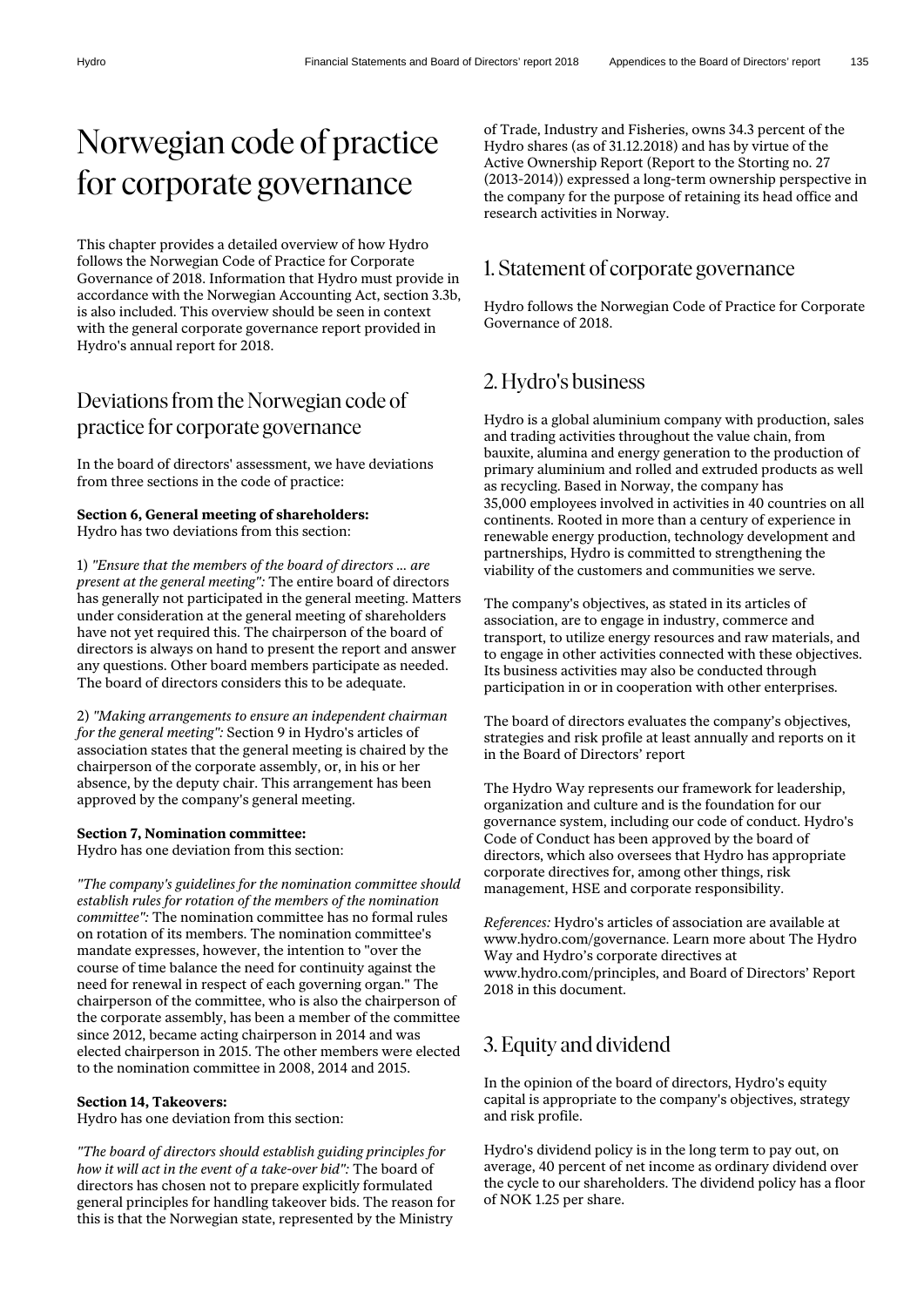The dividend per share is proposed by the board of directors, based on Hydro's dividend policy, and approved by the general meeting of shareholders.

The board of directors may obtain authorization from the general meeting of shareholders to buy back Hydro shares in the market. In such cases, the board will normally request that the shares are acquired in the open market, and that the authority lasts no longer than until the next general meeting.

When the general meeting of shareholders considers whether or not to authorize the board of directors to carry out share capital increases for different purposes, each purpose must be considered separately by the meeting. Such authorization will be limited in time, and will last no longer than until the date of the next general meeting. Authorization granted to the board of directors is restricted to specific purposes. Such authorization was last given in 2010 in connection with the Vale transaction.

See also item 4.

*References:* Learn more about Hydro's equity and dividend policy under Shareholder information in Hydro's Annual Report 2018.

### 4. Equal treatment of shareholders

Hydro has one share class. All the shares have the same rights.

Transactions involving own shares are normally executed on the stock exchange. Buybacks of own shares are executed at the current market rate.

Shareholders who are registered in the Norwegian Central Securities Depository (VPS) may vote in person or by proxy at the general meeting of shareholders. Invitations are sent to the shareholders or to the bank/broker where the shareholder's securities account is held.

Sales of shares to employees in Norway are conducted at a discount to market value. See also item 6.

Contact between the board of directors and the investors is normally conducted via the management. Under special circumstances the board, represented by the chairperson, may conduct dialogue directly with investors.

Regulation of share issues and preemptive rights are described in the company's articles of association.

#### **State ownership**

As of December 31, 2018 the Norwegian state, represented by the Ministry of Trade, Industry and Fisheries, owned 34.3 percent of Hydro's issued shares. Hydro holds regular meetings with the Ministry, where topics discussed include Hydro's economic and strategic development, corporate social responsibility, and the Norwegian State's expectations regarding results and returns on investments. These meetings are comparable to what is customary between a private company and its principal shareholders. The meetings comply with the provisions specified in Norwegian company and securities legislation, not least with respect to

equal treatment of shareholders. As a shareholder, the Norwegian state does not usually have access to more information than what is available to other shareholders. If state participation is imperative and the government must seek approval from the Norwegian parliament (Stortinget), it may be necessary to provide the Ministry with insider information. In such cases, the state is subject to the general rules that apply to the handling of such information.

*References:* Learn more about major shareholders in the "Shareholder Information" section of Hydro's Annual Report 2018 and sale of the Hydro share to employees in note 17 (Employee remuneration) to the consolidated financial statements. Hydro's code of conduct can be found on www.hydro.com/principles. Hydro's articles of association can be found on www.hydro.com/governance. See also note 11 (Related party information) to the consolidated financial statements.

## 5. Freely negotiable shares

The Hydro share is freely negotiable. It is among the most traded shares on the Oslo Stock Exchange and is subject to efficient pricing. As of December 31, 2018 the Norwegian state, represented by the Ministry of Trade, Industry and Fisheries, owned 34.3 percent of Hydro's shares, while the Government Pension Fund Norway owned 6.7 percent. Shareholding is based on information from the Norwegian Central Securities Depositary (VPS) as of December 31, 2018. Due to lending of shares, an investor's holdings registered in its VPS account may vary.

*References:* Learn more about Hydro's equity and dividend policy under Shareholder information in Hydro's Annual Report 2018.

### 6. General meeting of shareholders

Notice of a general meeting of shareholders with supporting information is normally published on www.hydro.com more than three weeks in advance, and is sent to the shareholders at least three weeks before the meeting is held.

Notice of a general meeting of shareholders provides information on the procedures which shareholders must observe in order to participate in and vote at the meetings. Such notice also details:

- the procedure for representation by proxy, including the use of a form of proxy
- the right of shareholders to propose resolutions for consideration by the general meeting of shareholders.
- the website where the notice of the meeting and other supporting documents will be made available

The following information is available at www.hydro.com:

- information on the right of shareholders to propose matters for consideration by the general meeting of shareholders
- how to make proposals for resolutions for consideration by the general meeting or how to comment on matters for which no resolution is proposed
- form of proxy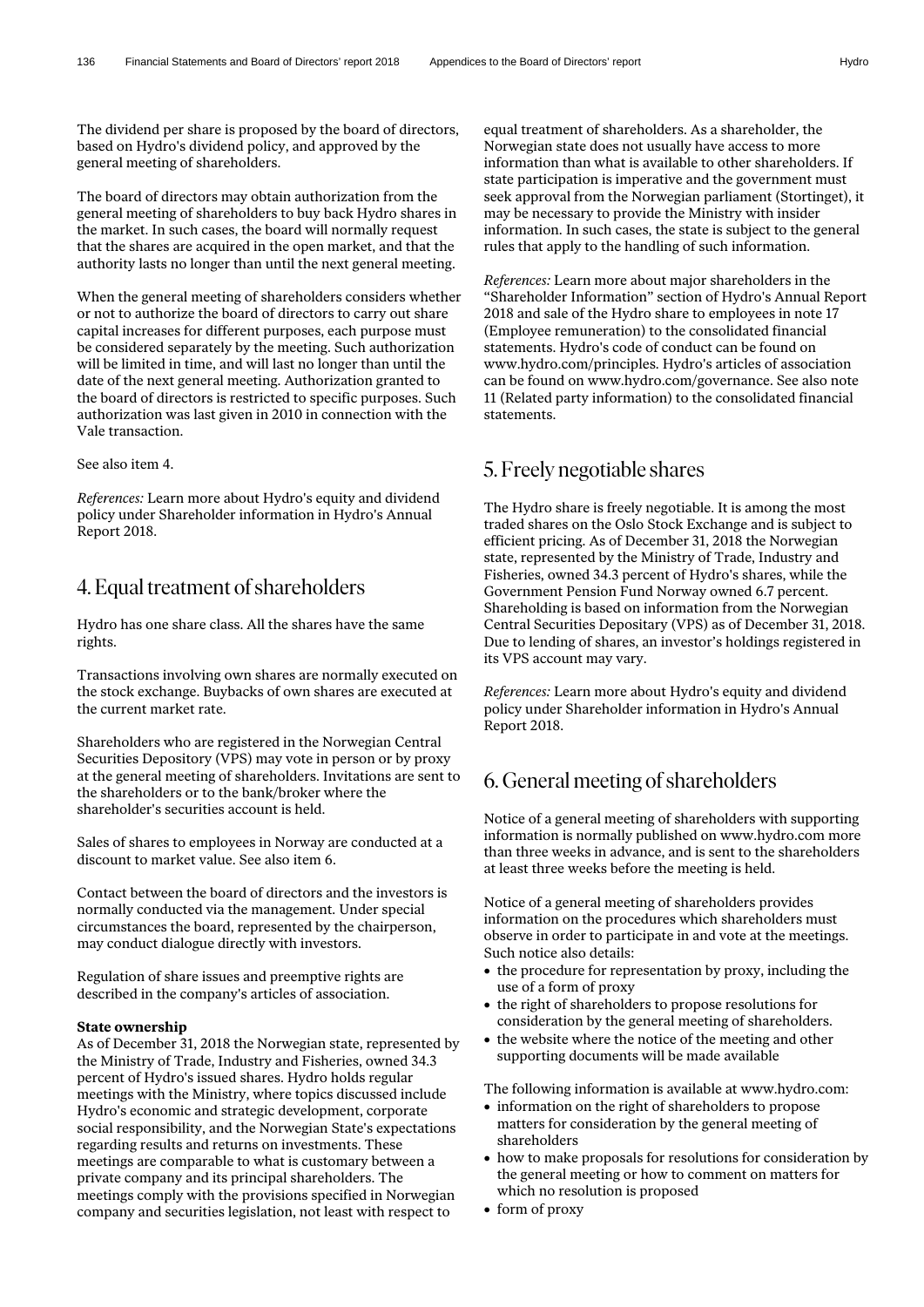Our aim is that resolution proposals and supporting information that are distributed are sufficiently detailed and comprehensive to enable shareholders to reach decisions on the matters to be considered at the meeting.

The notification deadline for shareholders wishing to attend the general meeting of shareholders is maximum five days prior to the meeting.

Shares registered in a nominee account must be re-registered in the Norwegian Central Securities Depository (VPS) and be registered in the VPS on the fifth working day before the general meeting of shareholders in order to obtain voting rights.

Shareholders who are unable to attend in person may vote by proxy. Hydro will nominate a person who will be available to vote on behalf of shareholders as their proxy.

The general meeting of shareholders votes for each candidate nominated for election to the company's corporate assembly and nomination committee.

To the extent possible, the form of proxy will facilitate separate voting instructions for each matter to be considered by the meeting and for each of the candidates nominated for election. It is possible to vote electronically in advance.

The general meeting of shareholders is chaired by the chairperson of the corporate assembly or, in his or her absence, by the deputy chairperson.

The chairperson of the board of directors, minimum one nomination committee representative, the President and CEO**,** and the auditor attend the general meeting.

*References:* Learn more about the general meeting of shareholders at www.hydro.com/investor

*Deviations:* See the first page of this section.

### 7.Nomination committee

In accordance with Hydro's articles of association, the company must appoint a nomination committee. This committee is comprised of minimum three members, maximum four, who are either shareholders or shareholder representatives. The committee's chairperson and members are appointed by the general meeting of shareholders. At least two, including the chairperson, must be elected from the shareholder-elected representatives in the corporate assembly. If the chairperson resigns as member of the Nomination Committee during the electoral period, the Nomination Committee shall elect among its members a new chairperson for the remainder of the new chairperson's electoral period.

The guidelines for the nomination committee have been approved by the general meeting of shareholders, which also determines the remuneration of the committee. All shareholders may propose candidates for the nomination committee at any time. In order to be considered at the next ordinary election, proposals must be submitted by the end of November in the year before the election year.

The recommendations of the nomination committee include details on the candidates' background and independence.

The nomination committee ensures that due attention is paid to the interests of the shareholder community and the company's requirements for competence, capacity and diversity. The nomination committee also takes account of relevant statutory requirements regarding the composition of the company's governing bodies.

According to its mandate, the Nomination Committee shall be receptive to external views and shall ensure that any deadlines for proposals regarding members of the Corporate Assembly, the Nomination Committee and the Board of Directors are published well in advance on the Company's website. In carrying out its duties the Nomination Committee should actively maintain contact with the shareholder community and should ensure that its recommendations are anchored with major shareholders.

All members of the nomination committee are independent of Hydro's board of directors, chief executive officer and other executive management staff. As the largest shareholder, the Norwegian state is represented on the nomination committee by secretary general Mette I. Wikborg.

*References:* Hydro's Articles of Association can be found at www.hydro.com/governance. More information about Hydro's nomination committee can be found at the same site. Members of the nomination committee are listed on www.hydro.com/governance. Nominations can be submitted electronically, also from www.hydro.com/governance

*Deviations:* See the first page of this section.

# 8.Corporate assembly and board of directors: composition and independence

All board directors, members of the board committees and members of the corporate assembly are independent of the company's executive management and material business relationships. One member of the corporate assembly is dependent of major Hydro shareholders: Nils Bastiansen, who is an employee of the Government Pension Fund Norway, is a member of the corporate assembly. There were a few matters where certain board members were disqualified. Liv Monica Stubholt, a board member until May 2018, is partner in the Norwegian law firm Advokatfirmaet Selmer DA. Selmer has had assignments for Hydro resulting in fees of NOK 0.5 million in the period January to May 2018. Stubholt has not been involved in these services to Hydro. Thomas Schulz is the CEO of the listed company FLSchmidt. Sales and purchases between FLSchmidt and fully owned Hydro subsidiaries totaled DKK 21.8 million in 2018. Schulz was not directly involved in these transactions

Two-thirds of the corporate assembly and their deputies are elected by the general meeting of shareholders. The nomination committee nominates candidates with a view to obtain a broad representation by the company's shareholders and other relevant stakeholders with competence in, for example, technology, finance, research, and corporate social responsibility.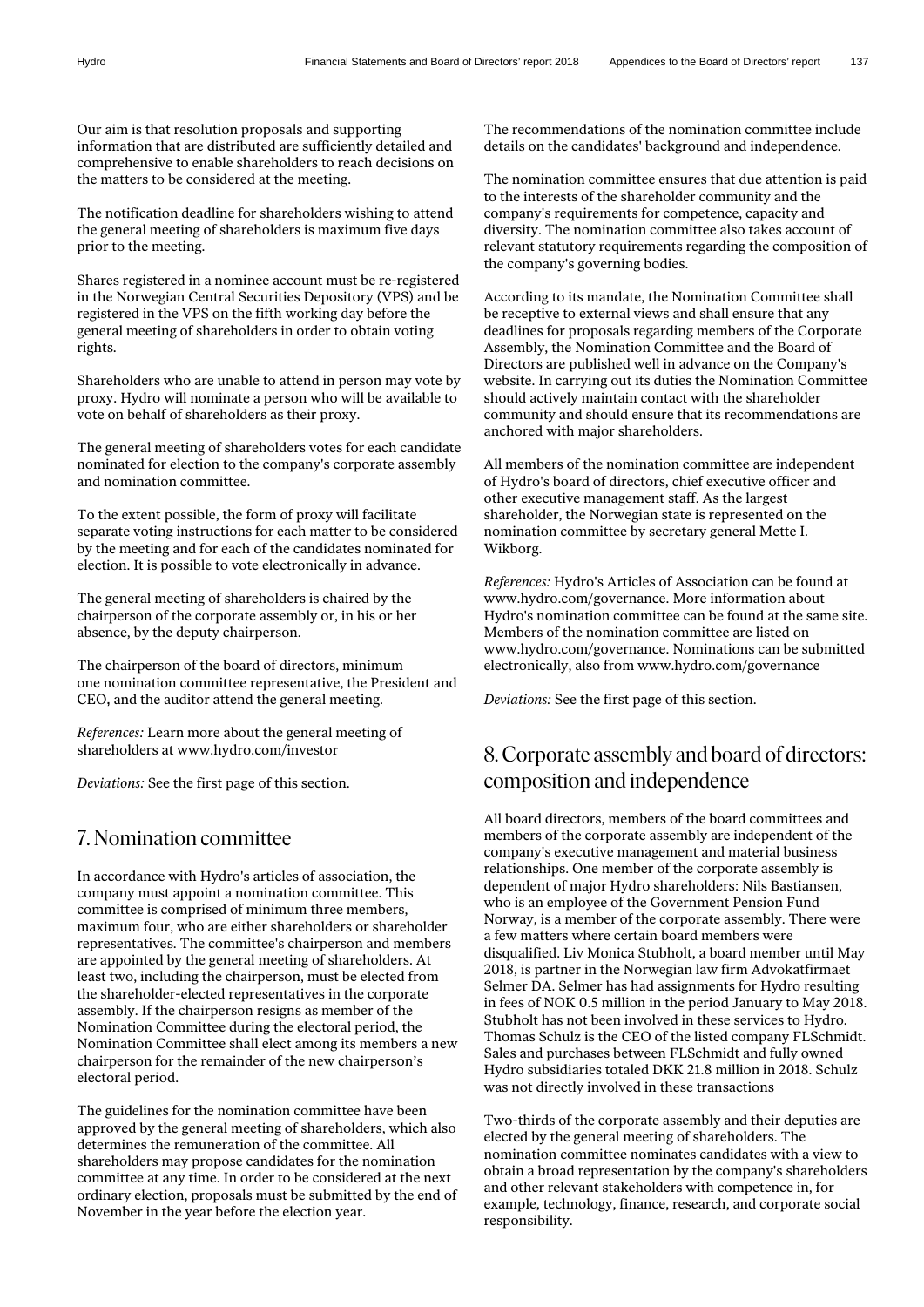The corporate assembly elects the board of directors, including its chair and deputy chair.

In compliance with Hydro's articles of association, the board of directors consists of between nine and 11 members. These are elected for a period of up to two years.

The nomination committee aims to achieve a board composition whereby the members complement each other professionally and the board of directors is able to function as a corporate body.

As of December 31, 2018, seven of the board's directors owned a total of 114,520 shares. Hydro has no share purchase program for board members, with the exception of the employee representatives, who are entitled to buy shares through the Norwegian employee share purchase scheme. All share purchase transactions are conducted in compliance with the Securities Trading Act.

*References:* The Government Pension Fund Norway is a significant shareholder in Hydro. An overview of the members of the corporate assembly, the current composition of the board of directors and information about their independence, and Hydro's articles of association at www.hydro.com/governance

### 9. The work of the board of directors

The board of directors has established procedures for its own work and that of the company's management, with particular emphasis on clear internal division of responsibilities whereby the board has responsibility for supervising and administrating the company, and the company's management has responsibility for the general operation of the group.

#### **Conflicts of interests and disqualification**

Hydro's Code of Conduct contains guidelines for, among other things, how conflicts of interests that may arise should be dealt with. The code applies to all of Hydro's board members and employees. It is the opinion of the board of directors that there were no transactions that were material between the group and its shareholders, board members, corporate management board or related parties in 2018 except those described under item 8.

If the chairperson of the board is or has been actively involved in a given case, for example in negotiations on mergers, acquisitions etc., another board director will normally lead discussions concerning that particular case.

The board of directors has an annual work plan, with particular emphasis on objectives, strategy and implementation.

Since 2001, Hydro has had an audit committee and a compensation committee. The audit committee has four members and the compensation committee three members. The shareholder-elected members are all independent of the company. In the opinion of the board of directors, the audit committee meets the Norwegian requirements regarding independence and competence.

The board of directors conducts an annual self-assessment of its work, competence and cooperation with management and a separate assessment of the chairperson of the board. In addition, the audit committee performs a self-assessment. The assessment results are submitted to the nomination committee, which in turn assesses the board's composition and competence.

*References:* See the section Board developments in the Board of Directors' report. Information about the board of directors and its committees, and the board members' competence can be found in the chapter Corporate Governance in Hydro's Annual Report 2018. The board of directors' mandate can be found at www.hydro.com/governance

### 10.Riskmanagement and internal controls

The board of directors ensures that the company has sound internal controls and appropriate risk management systems through, for example, an annual review of the key risk areas and the company's internal controls. Internal audit corporate reports directly to the board of directors, but is for administrative purposes placed under the purview of the chief financial officer.

Hydro's internal control system includes all parts of our corporate directives, including our code of conduct and HSE and corporate social responsibility requirements. A more detailed description of the company's internal controls and risk management systems related to financial reporting can be found at www.hydro.com/governance

*References:* A review of Hydro's major risks can be found in the section Risk review in the Board of Directors' report.

### 11.Remuneration of the board of directors

The board directors elected by the shareholders perform no duties for the company other than their board duties.

Remuneration is determined by the corporate assembly, based on the recommendation of the nomination committee. The nomination committee recommends compensation with the intention that it should reflect the board's responsibility, competence and time commitment as well as the company's complexity and global activities compared with the general level of directors' fees in Norway. Remuneration of the board of directors is based neither on performance nor on shares or share options.

*References:* All aspects of remuneration of the board of directors are described in note 10 (Board of directors and corporate assembly) to the consolidated financial statements. See also Hydro's articles of association.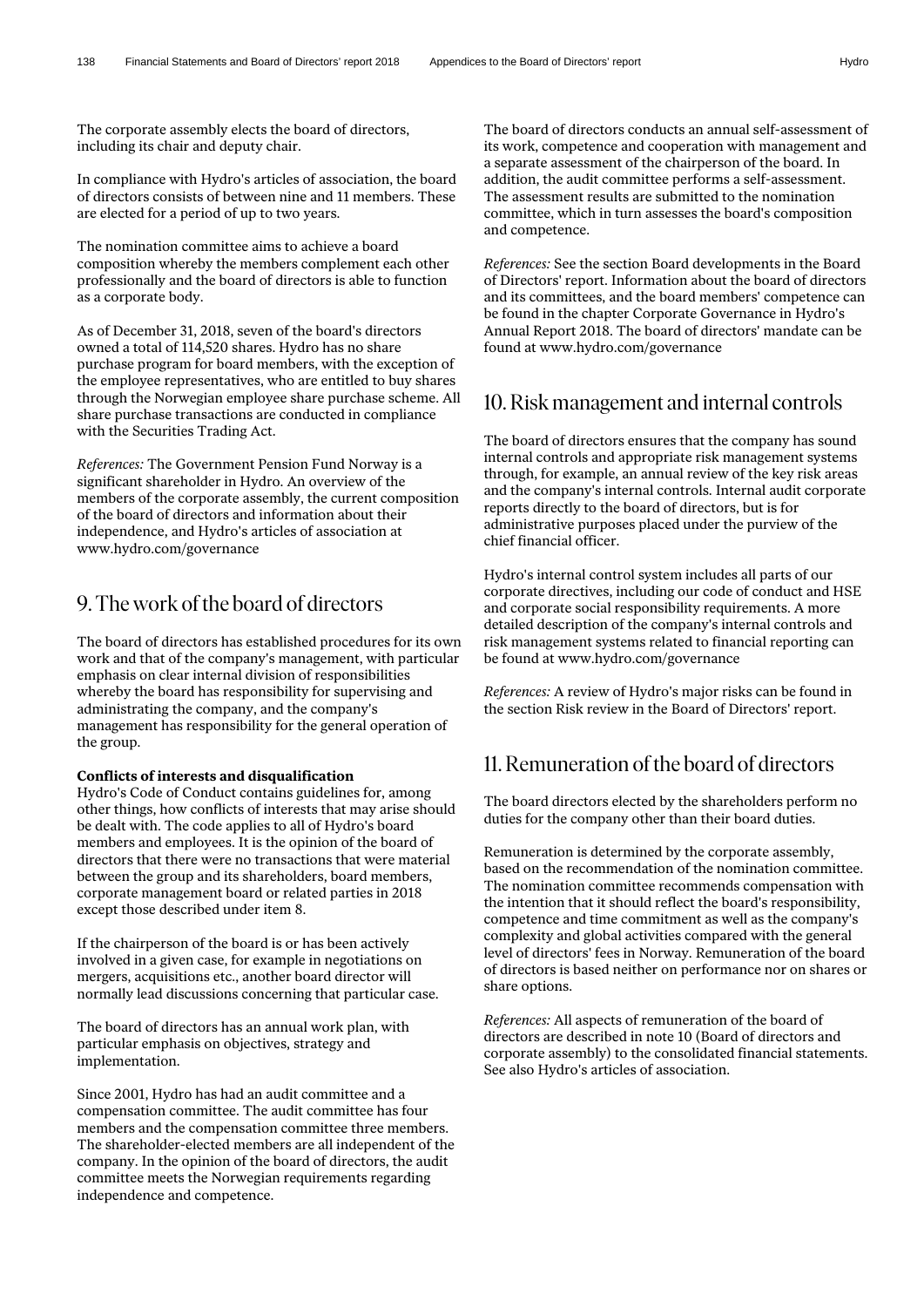# 12.Remuneration of the executive management

The board of directors has established guidelines for remuneration of members of the executive management. These guidelines are communicated to the general meeting of shareholders and included in the annual report. The guidelines for determining remuneration of the executive management are based on the main principles for Hydro's remuneration policy, which is that Hydro shall pay its employees a total compensation package that is competitive, but not among the highest, and in line with good industry standards locally. Where appropriate, compensation packages should also include a performance-based component, and the basic salary should reflect individual performance.

The guidelines are also intended to contribute to long-term value creation for the company's shareholders. A ceiling has been set on performance-based compensation. The company has share-based long-term incentive programs, but no share option scheme for its executive management.

The board of directors' statement on management remuneration is made public through note 8 to the consolidated financial statements. Note 8 is sent forward to the general meeting of shareholders for advisory vote, however, the part of section of note 8 which concerns compensation based on shares is presented for a binding vote.

*References:* The board's guidelines for management remuneration are described in note 8 (Board of directors' statement on management remuneration) to the consolidated financial statements. All aspects of remuneration of executive management are described in note 9 (Management remuneration). The employee share purchase plan is described in note 17 (Employee remuneration). Hydro's remuneration policy is also described in Hydro's people policy, which can be found at www.hydro.com/principles

# 13. Information and communication

Hydro has established guidelines for the company's reporting of financial and extra-financial information based on transparency and with regard to the requirement of equal treatment of all parties in the securities market. This also pertains to contact with shareholders outside of the general meeting of shareholders.

Shareholder information is available at www.hydro.com. The financial statements and annual report are sent free of charge to shareholders on request. Notice of general meeting of shareholders is sent directly to shareholders with known addresses unless they have consented to receive these documents electronically. All information sent to the shareholders is made available at hydro.com when distributed. Presentation of the quarterly reports as well as the annual shareholder meeting are simultaneously broadcasted through web casts. All relevant information is sent to the Oslo Stock Exchange electronically for public storage.

Hydro has emergency plans in place at the relevant levels in the organization. These plans are exercised regularly. Rules for who can speak on behalf of the company are regulated through Hydro's code of conduct.

*References:* A financial calendar is available in this report and at www.hydro.com/investor where also more information about web casts and the Hydro share can be found, including key legal information for shareholders in Norsk Hydro ASA. Hydro's code of conduct is available at www.hydro.com/principles

# 14. Takeovers

The board of directors will handle takeover bids in accordance with Norwegian law and the Norwegian Code of Practice for Corporate Governance. There are no defense mechanisms against acquisition offers in our articles of association or in any underlying steering document. We have not implemented any measures to limit the opportunity to acquire shares in the company. See also item 5.

*Deviations:* See the first page of this section.

# 15.Auditor

The external auditor annually presents to the audit committee the main features of the plan for the audit of Hydro.

The external auditor participates in considering relevant matters in meetings of the audit committee. The minutes from these meetings are distributed to all the board directors. This practice is in line with the EU audit directive. Each year the auditor expresses its opinion on internal control procedures to the audit committee including identified weaknesses and proposals for improvement.

The auditor participates in board meetings where the company's financial statements are discussed. In the meetings the auditor will review material changes in the company's accounting policies, assess material accounting estimates and any other material matters on which the auditor and management may disagree, and identify weaknesses in and suggest improvements to the company's internal controls. The board of directors and the audit committee meet at least annually and hold meetings with the external auditor without members of the corporate management present.

Hydro places importance on independence and has clear guidelines regarding the use of services from external auditors. All use of services from an external auditor, including non-audit services, is subject to prior approval as defined by the audit committee.

Remuneration of the auditor is stated in the annual report. It is also included as a separate agenda item to be approved by the annual general meeting of shareholders.

In 2010, the general meeting of shareholders chose KPMG as new external auditor for the group with effect from the reporting period 2010.